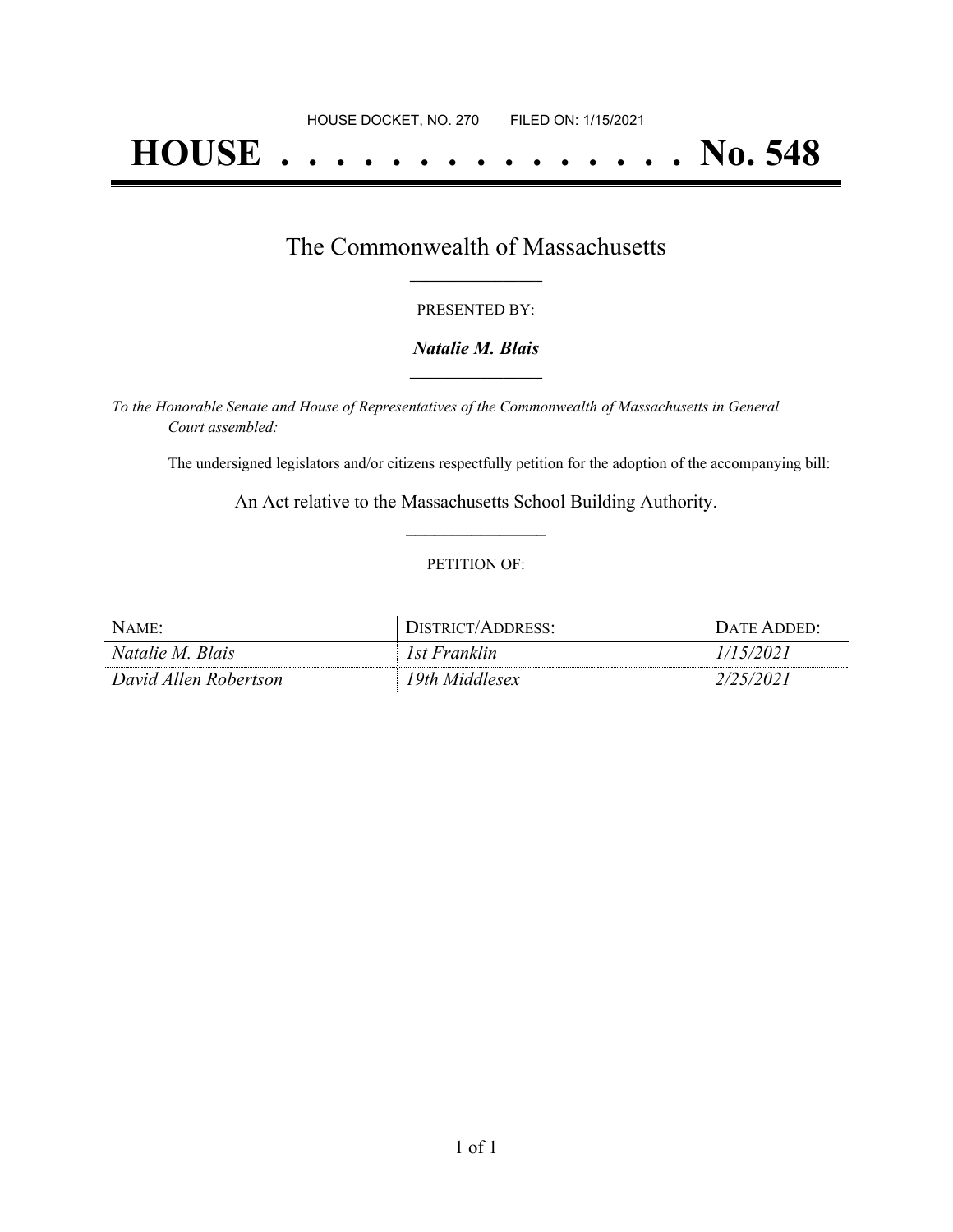## **HOUSE . . . . . . . . . . . . . . . No. 548**

By Ms. Blais of Sunderland, a petition (accompanied by bill, House, No. 548) of Natalie M. Blais and David Allen Robertson relative to school building assistance. Education.

### [SIMILAR MATTER FILED IN PREVIOUS SESSION SEE HOUSE, NO. *478* OF 2019-2020.]

## The Commonwealth of Massachusetts

**In the One Hundred and Ninety-Second General Court (2021-2022) \_\_\_\_\_\_\_\_\_\_\_\_\_\_\_**

**\_\_\_\_\_\_\_\_\_\_\_\_\_\_\_**

An Act relative to the Massachusetts School Building Authority.

Be it enacted by the Senate and House of Representatives in General Court assembled, and by the authority *of the same, as follows:*

1 SECTION 1. Section 35BB of chapter 10 of the General Laws, as appearing in the 2016

2 Official Edition, is hereby amended by striking out, in lines 7 and 8, the figure "1" and inserting

3 in place thereof, in each instance, the following figure:- 2.

4

5 SECTION 2. Section 2 of chapter 70B of the General Laws, as so appearing, is hereby 6 amended by striking out, in lines 29 and 30, the figure "1" and inserting in place thereof, in each 7 instance, the following figure:- 2.

8